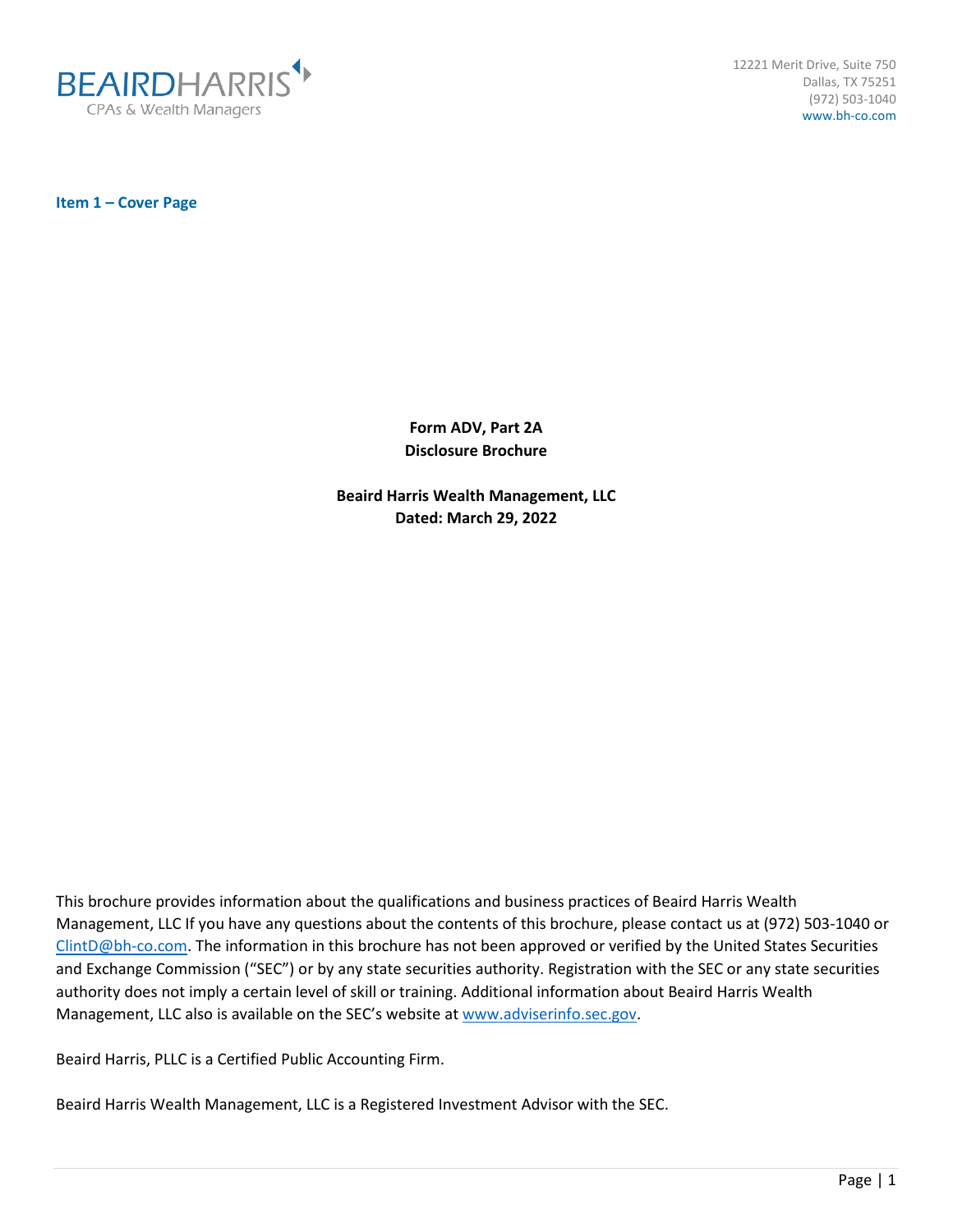#### <span id="page-1-0"></span>**Item 2 – Material Changes Summary**

This brochure provides prospective clients with information about Beaird Harris Wealth Management, LLC that should be considered before or at the time of obtaining our advisory services. We are required to update this item to describe the material changes made to this brochure on an annual basis and deliver to you, within 120 days of the end of the calendar year, a free updated brochure that includes or is accompanied by a summary of material changes; or a summary of material changes and an offer to provide a copy of the updated brochure and how to obtain it. We will also provide you with interim disclosures regarding material changes, as necessary.

Since the March 19, 2021 annual amendment filing, this brochure has been amended as follows:

- Items 4, 5, 12, and 17 were amended to remove information about a new automated investment program that we were considering in 2021 but ultimately decided not to adopt.
- Item 5 was amended to enhance disclosure to clarify that we generally include cash and cash equivalents in client accounts when calculating our fees.
- Items 5 and 7 were amended to reflect that we increased our annual minimum fee from \$5,000 to \$10,000 for new clients. Current clients have not been impacted by this increase.
- Item 10 was amended to disclose Beaird Harris, PLLC's ownership interest in us.

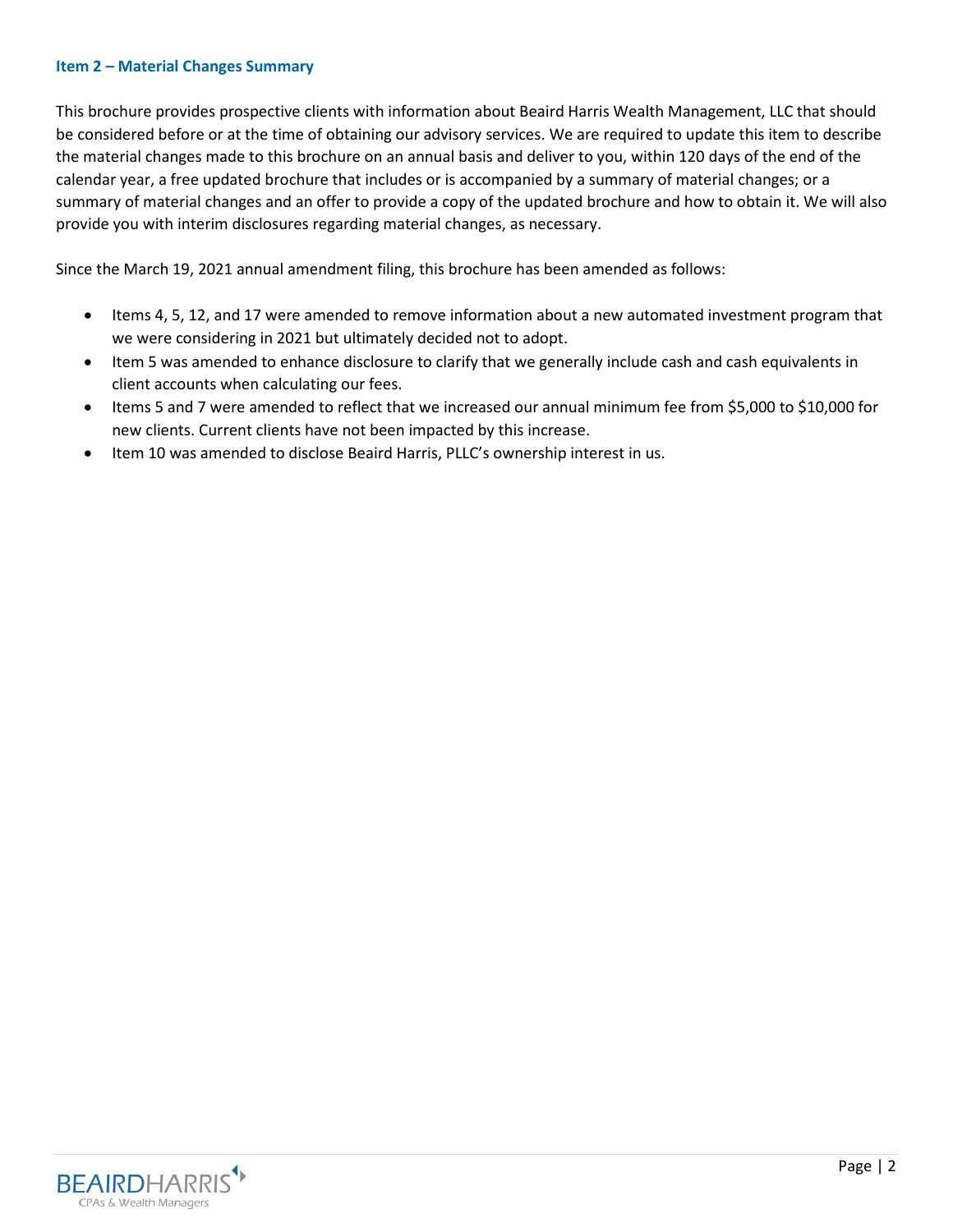# <span id="page-2-0"></span>Item 3 - Table of Contents

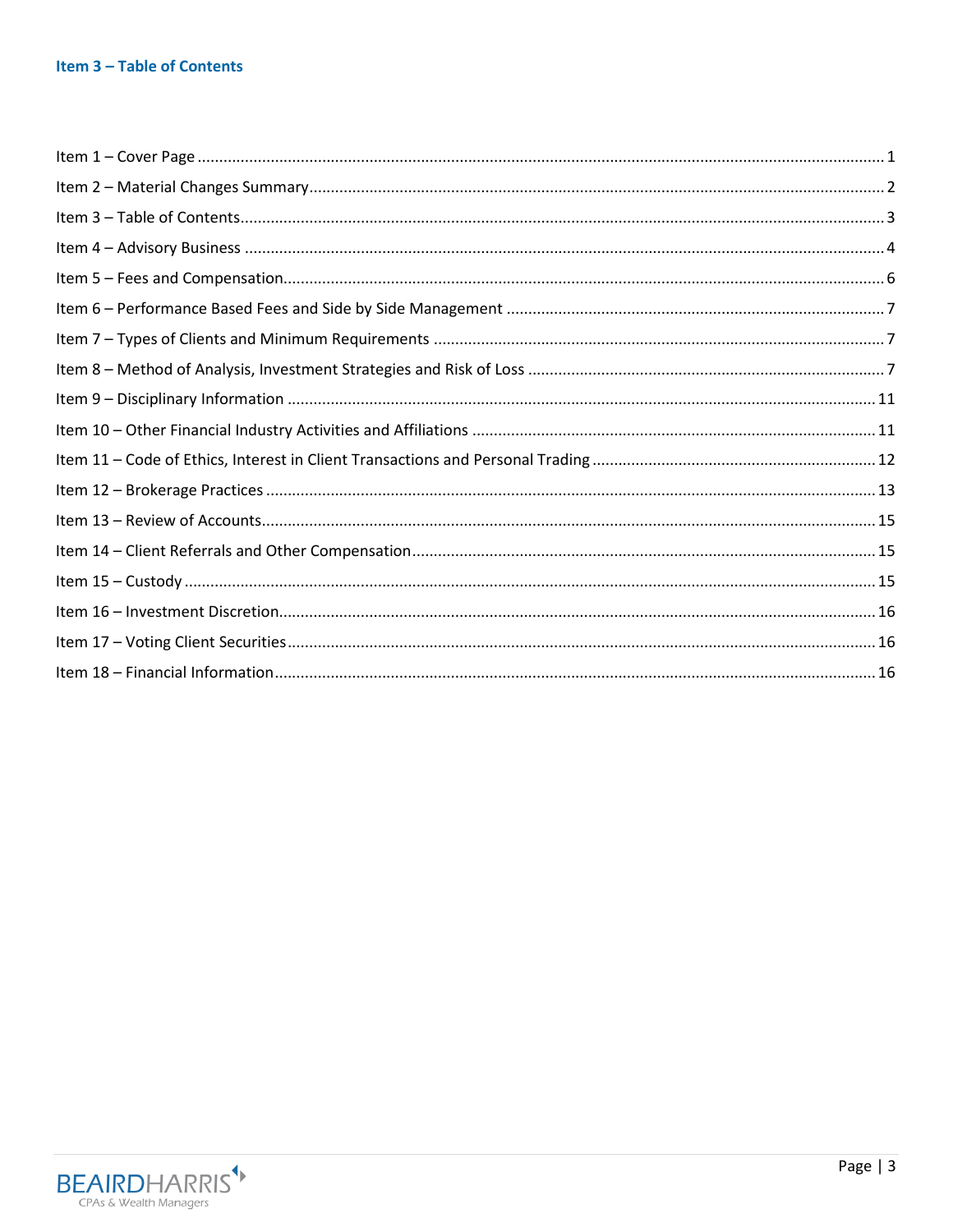#### <span id="page-3-0"></span>**Item 4 – Advisory Business**

#### *Firm Description*

Beaird Harris Wealth Management, LLC ("Adviser") has been operating as an investment advisory firm since 1996. Adviser primarily conducts its business under the name Beaird Harris.

#### *Principal Owner*

Adviser's principal owner and President is Patrick C. Beaird.

#### *Types of Advisory Services*

Adviser is a fee-only Registered Investment Advisor that provides a variety of investment advisory and financial planning services to clients. Adviser provides investment advisory services, furnishes investment advice through consultations and furnishes advice to clients on matters not involving securities.

Adviser offers advice on the following types of investments: equity securities, corporate debt securities, commercial paper, certificates of deposit, municipal securities, and other investment company securities including variable life insurance, variable annuities, mutual fund shares, exchange traded funds, U.S. government securities and partnership investing.

Adviser provides general advice on all types of investments that are in the client's portfolio when the client begins an advisory relationship with Adviser. The Adviser does not generally recommend new investments in any type of security that is not listed above.

From time to time, clients may hold securities for which Adviser does not recommend buy or sell transactions; however, due to either capital gains considerations, or the client's instructions, the client may choose to hold the security and to have it considered in the client's overall portfolio allocation. In these cases, Adviser will attempt to identify which category the security is most appropriately allocated to and will then consider it as part of that category when analyzing the client's overall portfolio allocation and rebalancing needs.

Adviser is affiliated with the accounting firm of Beaird Harris, PLLC through common ownership and control. Clients and prospective clients should review Item 10 below for more information about this relationship and the conflicts of interest that it presents.

### *Investment Advisory and Financial Planning Services*

Adviser provides investment advisory services combined with initial and ongoing financial planning services.

The investment advisory services include continuous account monitoring, investment advice, and executing investment transactions based on the individual needs of the client. Adviser will design an investment strategy for each client based on asset allocation and using Modern Portfolio Theory and will make investments for the client based on that strategy. See additional information under Item 8.

The type of financial planning services and level of detail of the services varies depending on the client's objectives. In general, the initial and ongoing financial planning services (as applicable) address any or all of the following areas of concern:

• **Personal** –Debt management, personal liability, estate planning and financial goals.

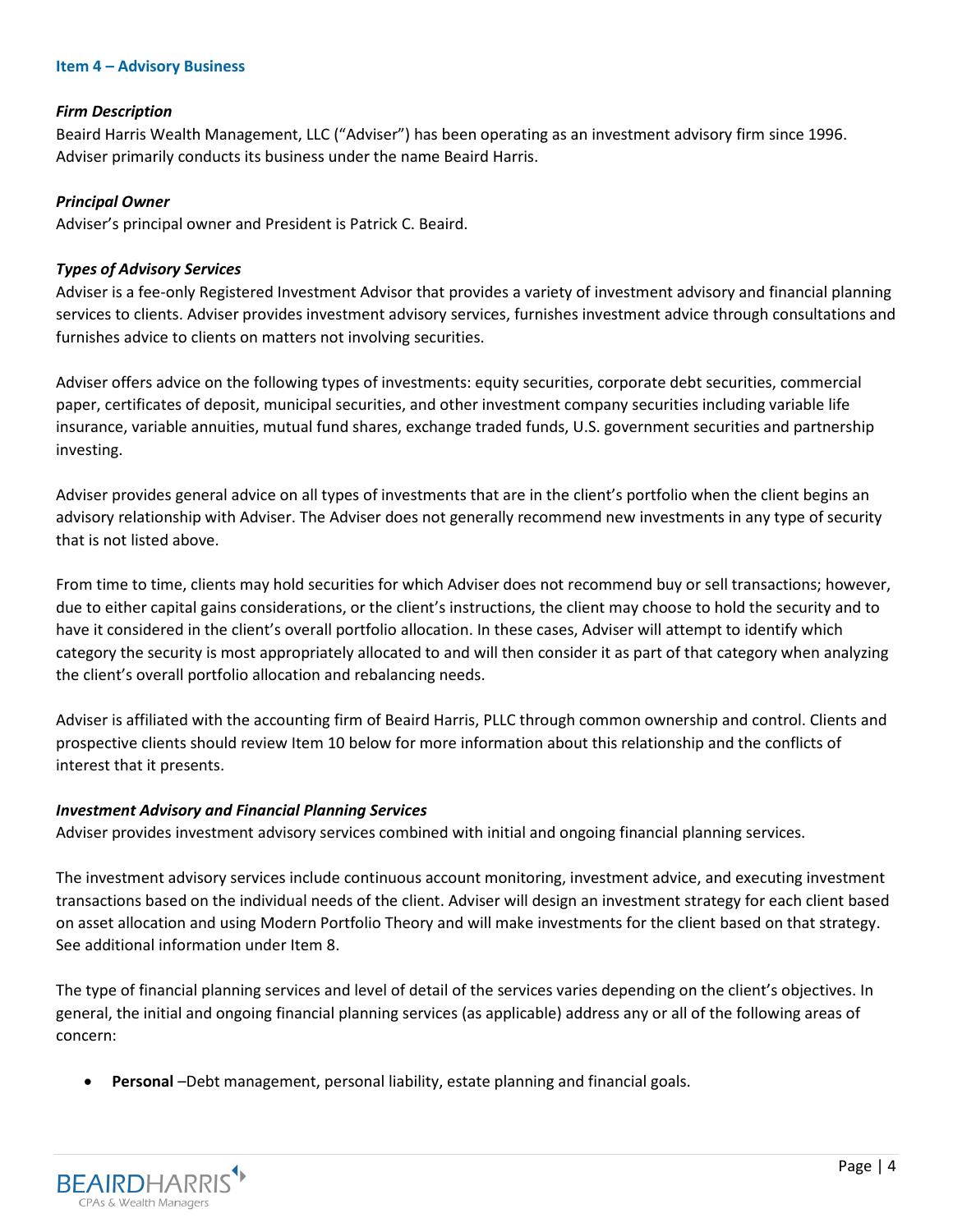- **Tax and Cash Flow** Income tax and spending analysis and planning for past, current and future years. The impact of various investments on the client's current income tax and future tax liability can be illustrated.
- **Death and Disability** Cash needs at death, income needs of surviving dependents, estate planning and disability income analysis.
- **College Planning** Review of escalating college costs and analysis of alternative strategies to best help the client accomplish his plans for college funding.
- **Retirement** Analysis of current strategies and investment plans to help the client achieve his retirement goals.
- **Investments** Analysis of investment alternatives and their effect on a client's portfolio.

Adviser provides this service (as applicable) to individuals, high net worth individuals, trusts, estates, charitable organizations, corporations and other business entities.

Adviser manages advisory accounts on a discretionary basis. Account supervision is guided by the stated objectives of the client (i.e., ultra-aggressive, aggressive growth, moderate growth, conservative growth, defensive, fixed income).

Adviser gathers required information through in-depth personal, telephone, or video conference interviews. Information gathered includes client's current financial status, future goals and attitudes towards risk. Adviser is not required to verify any information received from the client or the client's other professionals. It is the responsibility of the client to promptly notify Adviser if there is ever any change in their financial situation or investment objectives. Adviser will rely on this information when preparing a written report for the client and when making investment decisions. Initial implementation of financial planning recommendations are entirely at the client's discretion.

# *Pensions Plans and Participant Directed Retirement Plans*

Adviser also provides investment advisory and consulting services to pension plans and participant directed retirement plans under the terms and conditions of either a management agreement or consulting agreement, as applicable. For pension plan engagements, the Adviser provides discretionary account management in a similar, if not identical, manner to its services described above. For consulting engagements, Adviser assists the Plan sponsor with the selection of an investment platform from which Plan participants make their respective investment choices, and, to the extent engaged to do so, also provides corresponding education to assist the participants with their decision making process.

# *Assets Under Management*

As of December 31, 2021, Adviser's total assets under management were as follows:

Discretionary = \$1,402,052,286 Non-Discretionary = \$120,662,475 **Total = \$1,522,714,761**

### *Miscellaneous Disclosure Regarding Rollover Recommendations*

A client or prospect leaving an employer typically has four options regarding an existing retirement plan (and may engage in a combination of these options): (i) leave the money in the former employer's plan, if permitted, (ii) roll over the assets to the new employer's plan, if one is available and rollovers are permitted, (iii) rollover to an Individual Retirement Account ("IRA"), or (iv) cash out the account value (which could, depending upon the client's age, result in adverse tax consequences). Adviser may recommend an investor roll over plan assets to an IRA for which Adviser provides investment advisory services. As a result, Adviser and its representatives may earn an asset-based fee. In

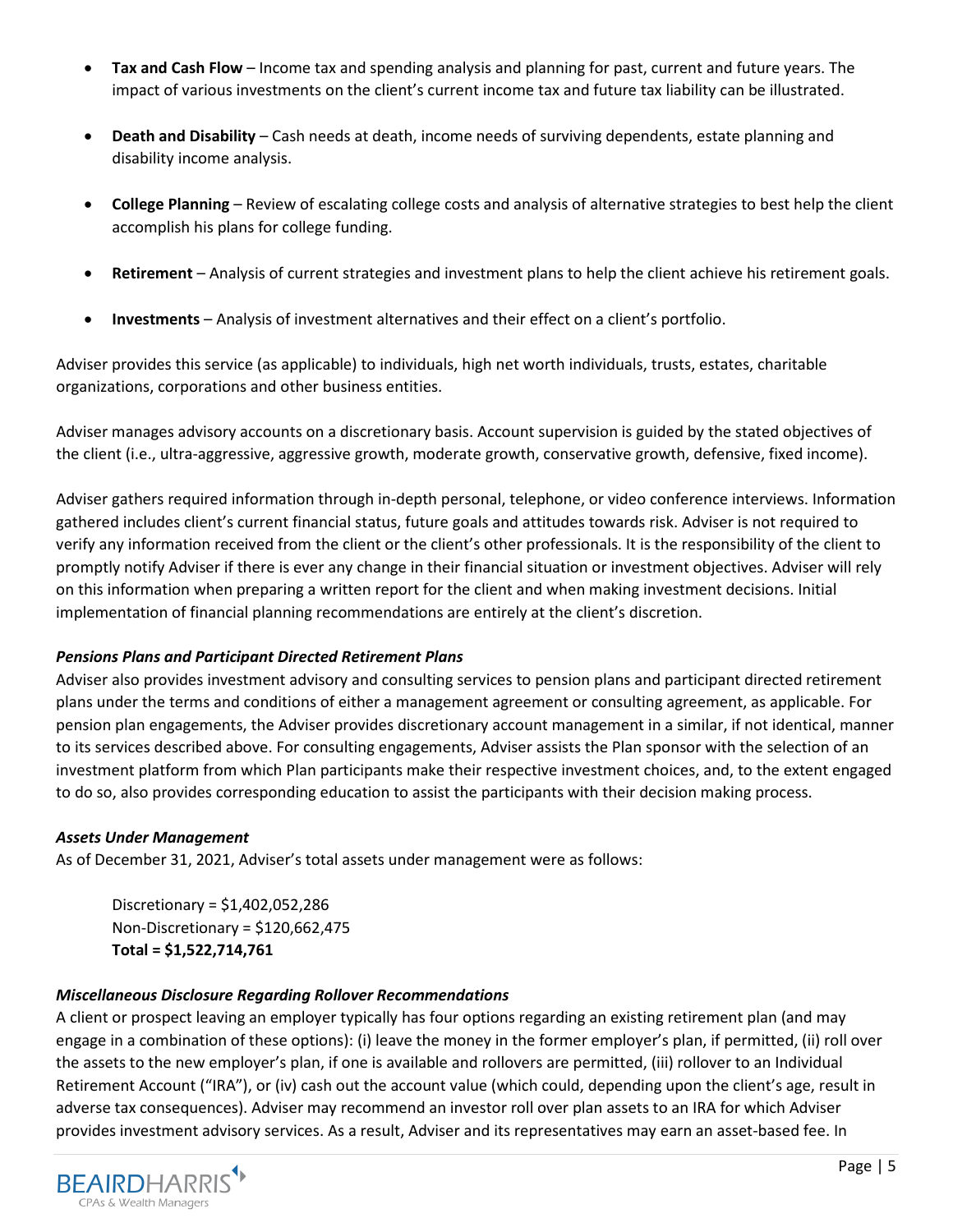contrast, a recommendation that a client or prospective client leave their plan assets with their previous employer or roll over the assets to a plan sponsored by a new employer will generally result in no compensation to Adviser. Adviser therefore has an economic incentive to encourage a client to roll plan assets into an IRA that Adviser will manage, which presents a conflict of interest. To mitigate the conflict of interest, there are various factors that Adviser will consider before recommending a rollover, including but not limited to: (i) the investment options available in the plan versus the investment options available in an IRA, (ii) fees and expenses in the plan versus the fees and expenses in an IRA, (iii) the services and responsiveness of the plan's investment professionals versus those of Adviser, (iv) protection of assets from creditors and legal judgments, (v) required minimum distributions and age considerations, and (vi) employer stock tax consequences, if any. All rollover recommendations are also reviewed by the Adviser's Chief Compliance Officer in an effort to determine that the recommendation to a client was reasonable or that the client has determined to make the rollover after being provided ample information about their options. No client is under any obligation to roll over plan assets to an IRA advised by Adviser or to engage Adviser to monitor and/or advise on the account while maintained with the client's employer. The Adviser's Chief Compliance Officer remains available to address any questions that a client or prospective client has regarding this disclosure.

# <span id="page-5-0"></span>**Item 5 – Fees and Compensation**

Adviser's standard fee schedule for Investment Advisory and Financial Planning Services is as follows:

## *Investment Advisory and Financial Planning Fees*

| <b>Assets Under Management</b>            | <b>Annual Fee</b> |
|-------------------------------------------|-------------------|
| Amount between \$0 - \$1,000,000          | 1.00%             |
| Amount between \$1,000,000 - \$2,000,000  | 0.75%             |
| Amount between \$2,000,000 - \$10,000,000 | 0.50%             |
| Amounts in excess of \$10,000,000         | 0.40%             |

# *Pensions Plans and Participant Directed Retirement Plans*

Adviser's fees that it charges for retirement plan engagements are negotiated with each client and vary from client to client. The fee agreed on between the client and Adviser is memorialized in a written agreement between the parties.

# *Fees Generally*

At Adviser's discretion, fees are waived, in whole or in part, for clients who are members of the families of Adviser's associated persons. In certain circumstances, fees and account minimums are negotiable and therefore, Advisor's fees can vary from client to client. Except as described in Item 7 below Adviser charges a minimum annual fee of \$10,000. Adviser does not make any adjustments in future quarters if the client becomes subject to the minimum annual fee and the value of their accounts increase so that they are no longer subject to the minimum annual fee. This in effect causes the minimum annual fee to be a minimum quarterly fee of \$2,500 for this service.

# *Fee Billing*

Advisory clients will be charged in advance at the beginning of each calendar quarter. The advisory fee will generally be calculated by using the client's portfolio balance, including any cash or cash equivalents, on the last trading day of the previous quarter and multiplying that amount by one quarter of the annual fee. Clients with multiple accounts have all account balances aggregated for the purpose of applying the scale stated above. The initial quarterly fee will contain, in addition to the regular fee, a prorated amount for the prior quarter, which is the initial quarter for the account. At the agreement of both the client and Adviser, fees will be recalculated per diem if deposits to, or withdrawals from, any one account exceeds \$50,000.00 on any given day and causes a fee adjustment in excess of \$50.00.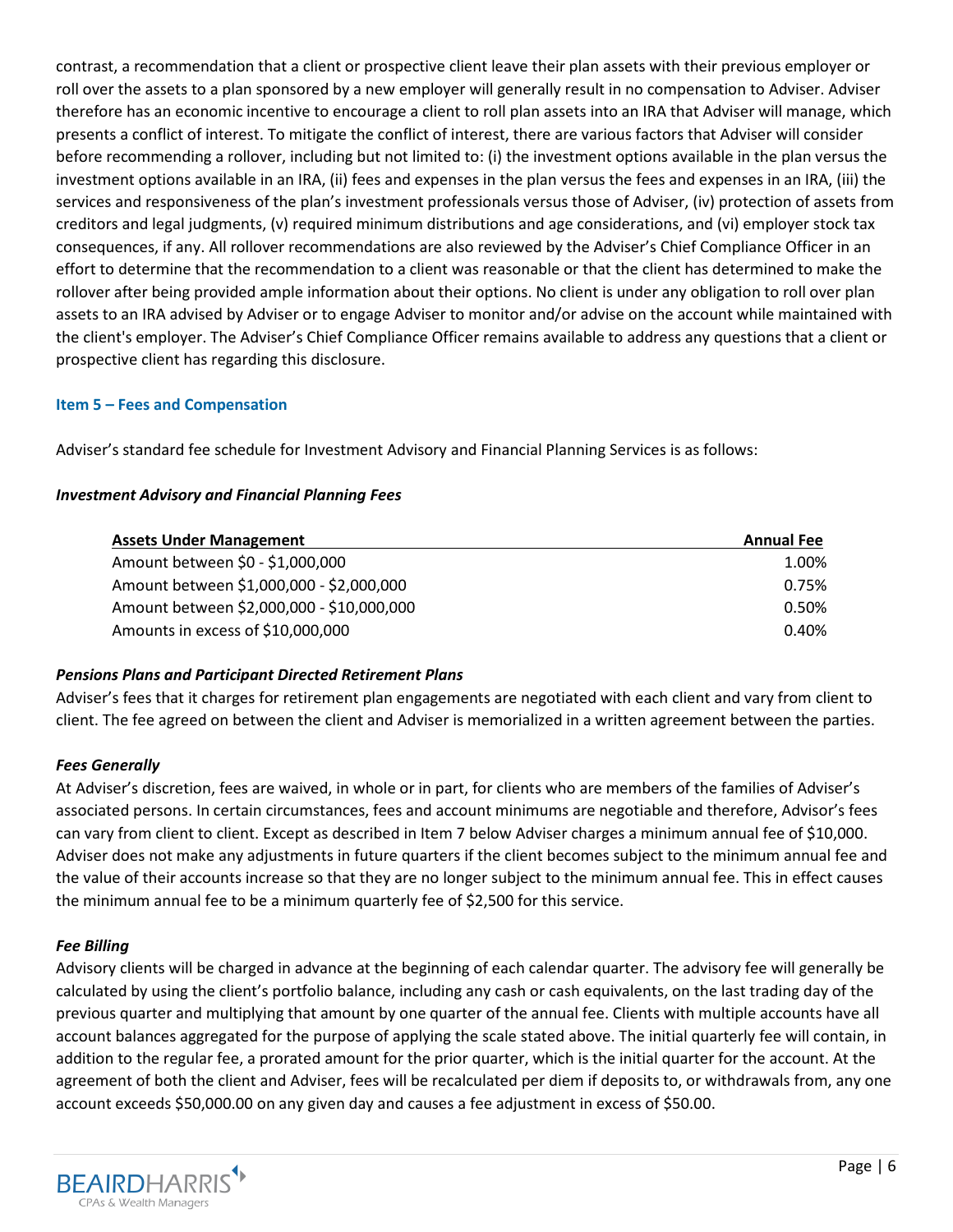## *Other Fees and Expenses*

Adviser's fees do not include custodial fees or brokerage commissions or other transaction costs, if any, charged by client's custodian and broker. Adviser does not receive any compensation from charges assessed by the custodian. When a client invests in mutual funds or ETFs, the client indirectly bears its proportionate share of any fees and expenses payable directly to those funds, which are described in the applicable fund's prospectus. See additional information under Item 12.

## *Termination of Advisory Agreement*

A client agreement may be canceled at any time, by either party, for any reason upon receipt of written notice, except that a client may cancel within five business days of entering a written agreement with Adviser without payment of any fees or penalties. Upon termination of any account, any prepaid, unearned fees will be promptly refunded, and any earned, unpaid fees will be due and payable.

## <span id="page-6-0"></span>**Item 6 – Performance Based Fees and Side by Side Management**

Adviser does not charge any performance based fees.

# <span id="page-6-1"></span>**Item 7 – Types of Clients and Minimum Requirements**

Adviser generally provides investment advice to individuals, high net worth individuals, pension, 401(K) and profit sharing plans, trusts, estates, charitable organizations, corporations and other business entities. Adviser has certain minimum thresholds that have been established to allow Adviser to provide the high level of personal service and attention which we believe our clients deserve. Adviser prefers a minimum account size of \$1,000,000 and typically requires a minimum annual fee of \$10,000 for investment advisory services. If a client maintains less than \$1,000,000 of assets under Adviser's management, and is subject to the \$10,000 annual minimum fee, they will pay a higher percentage annual fee than the 1.00% referenced in the above fee schedule. Clients who are subject to a minimum fee should review the disclosure under the heading "Fees Generally" in Item 5.

Adviser, in its sole discretion, will reduce its annual minimum fee to \$5,000 for those individuals whom it believes have an enhanced future earnings capacity or will have the future ability to invest additional sums of money. This category includes young professionals.

In addition to the specific reduction described in the previous paragraph, Adviser, in its sole discretion, may reduce its advisory fee, minimum account size or minimum annual fee. In doing so, it may consider any criteria, including but not limited to anticipated future earning capacity, anticipated future additional assets, dollar amount of assets to be managed, related accounts, and an account's composition. In addition, Adviser waives its advisory fee for employees, and may do so for others.

### <span id="page-6-2"></span>**Item 8 – Method of Analysis, Investment Strategies and Risk of Loss**

Adviser employs a wide range of methods to manage portfolios and evaluate investments. Adviser primarily uses an investment approach based on Modern Portfolio Theory. Adviser bases its recommendations on asset allocation methods consistent with Modern Portfolio Theory. This method combines specific asset classes, which may behave differently from each other, into one portfolio for the purpose of reducing the overall portfolio's volatility. Adviser uses domestic and international equity asset classes and domestic and global fixed income asset classes. Adviser primarily uses no-load institutional mutual funds and/or ETFs to implement its recommendations. Adviser does not provide advice for buying or selling any individual equity security, other than open-ended mutual funds and ETFs, except when the client requests our opinion.

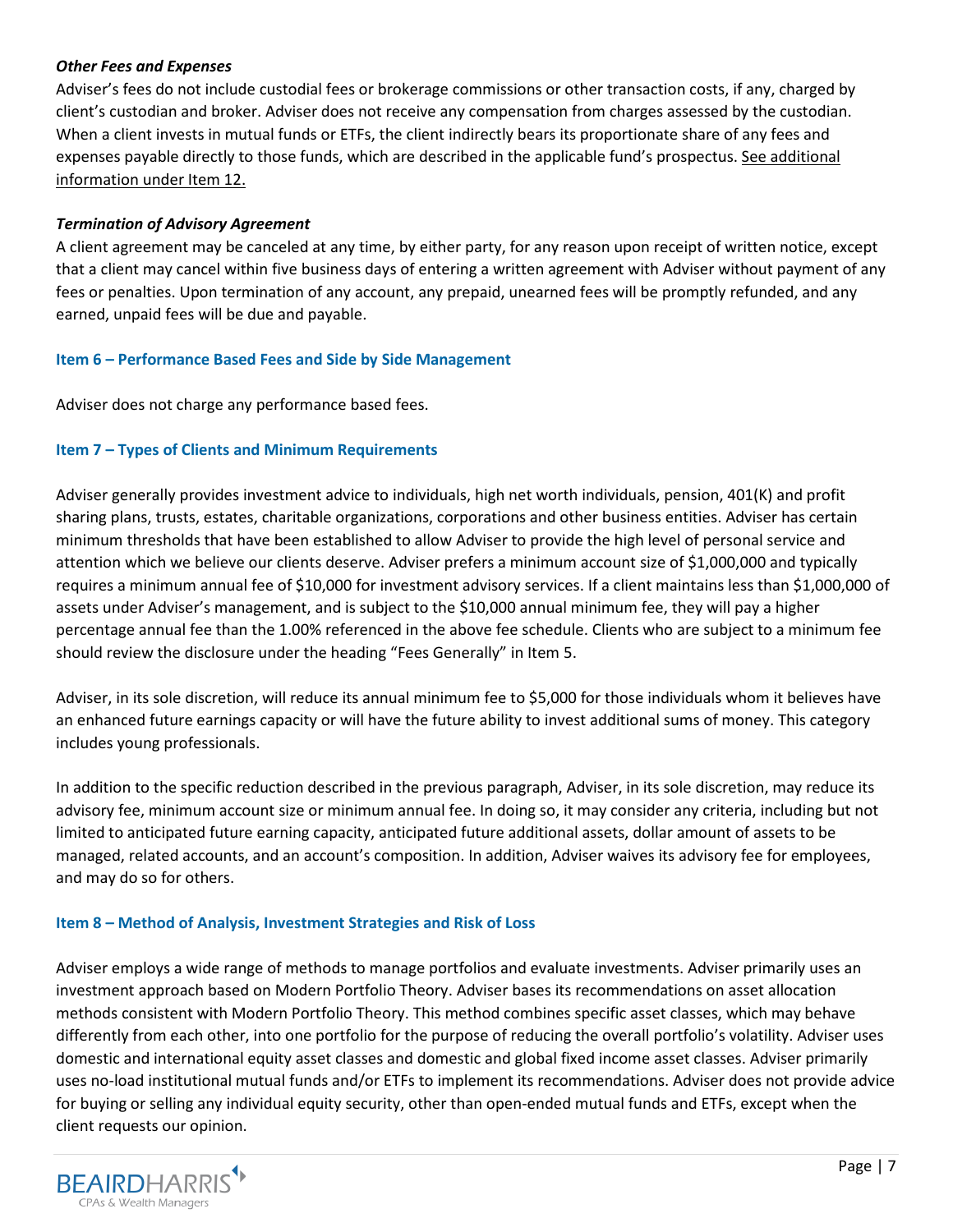Adviser analyzes mutual funds and ETFs recommended to clients based on a fund's total operating expense ratio, portfolio turnover, investment objective and investment restrictions and limitations. Adviser typically recommends that clients invest in no-load mutual funds and/or ETFs that have low operating expenses, low portfolio turnover, below average capital gains distributions and a fundamental investment objective of investing primarily within a particular asset class. Dimensional Fund Advisors ("DFA") mutual funds generally are available for investment only by clients of Registered Investment Advisors who have been authorized by DFA to use their funds for the benefit of Adviser's clients. This means that you will not be able to make additional investments in DFA funds if you terminate your agreement with Adviser, except through another adviser authorized by DFA.

Adviser, in its sole discretion, will periodically recommend or execute transactions to rebalance client portfolios to more accurately reflect the target allocation that was originally agreed upon by the client and Adviser. When making investment decisions Adviser uses academic research, financial newspapers and magazines, annual reports, prospectuses, filings with the SEC and information obtained from historical performance database software (including that provided by Morningstar, Ibbotson, and Dimensional Fund Advisors). Before recommending rebalancing transactions or rebalancing a client's account on discretion, Adviser will generally consider the economic effect of tax considerations and transaction costs and will only recommend rebalancing or act on discretion to rebalance an account when Adviser believes the benefits outweigh the impact of transaction costs and taxes.

We believe in diversified asset class exposure obtained primarily through a diversified mix of low cost mutual funds and ETFs that represent desired asset classes. Mutual funds and ETFs recommended and used by Adviser typically invest in some or all of the following types of securities:

- U.S. Stocks of any market capitalization
- Foreign Stocks, including Emerging Markets
- Investment Grade Fixed Income Securities
- Non-Investment Grade Fixed Income Securities
- U.S. Government and Government Agency Securities
- **Derivatives**
- Reinsurance Securities
- Real Estate Investment Trusts (Domestic and Foreign)

# *Principal Investment Strategies*

Asset allocation models and specific funds recommended to clients typically are set forth in the client *Investment Objective Confirmation*. Adviser primarily recommends low cost mutual funds and ETFs for the reason that mutual funds and ETFs can provide a diversified portfolio that is designed to limit the impact of large fluctuations in values of individual stocks and bonds. Mutual funds and ETFs do not offer protection from market volatility. At times, different funds are recommended or selected to modify current client portfolios. Upon the request of a client, Adviser may agree to provide a limited review of client assets for which we do not have discretionary authority in the context of the overall plan. Adviser invests for the long-term and does not engage in market timing.

Adviser generally does not recommend individual stocks or bonds, but certain exceptions will be made in cases where the stocks were obtained before becoming a client or are requested by the client. We monitor individual stock exposure in the overall portfolio.

We give advice and take action with respect to other clients that is often different from the advice, timing, and nature of action taken with respect to your account. Timing, allocation, and types of investments are determined in light of each client's personal situation.

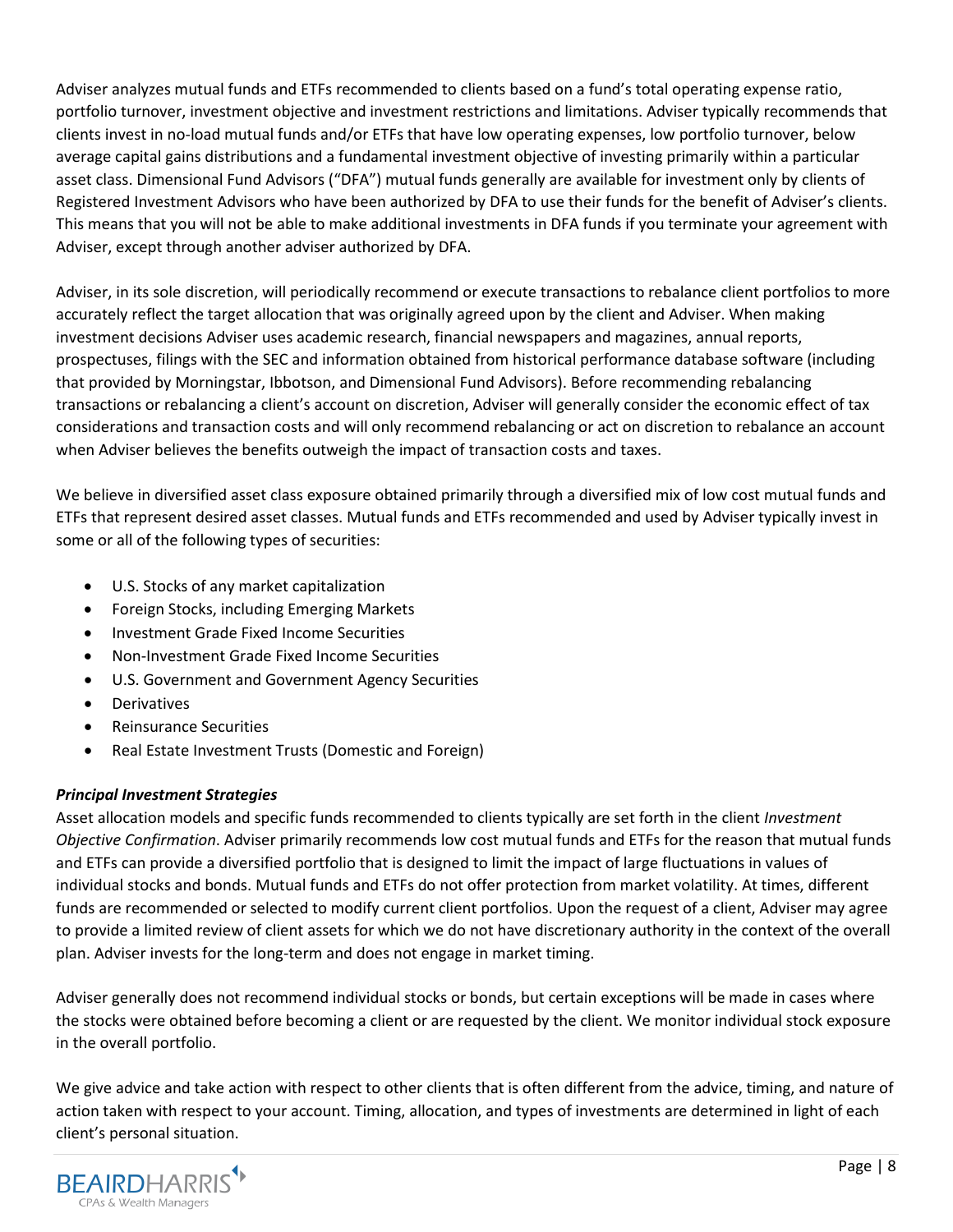Adviser typically uses long-term investment strategies to implement investment advice given to clients. In certain circumstances Adviser will utilize a dollar cost averaging strategy. A long-term purchase strategy generally assumes the financial markets will go up in the long-term, which may not be the case. There is also the risk that the segment of the market that you are invested in or perhaps just your particular investment will go down over time even if the overall financial markets advance. Purchasing long-term investments may involve an opportunity cost – that of "locking-up" assets that may be better utilized in the short-term for other investments.

# *Principal Investment Risks*

Investing in securities involves risk of loss that clients should be prepared to bear. Risk refers to the possibility that you will lose money (both principal and any earnings) or fail to make money on an investment. Different types of investments involve varying degrees of risk, and it should not be assumed that future performance of any specific investment, including those recommended by Adviser, will be profitable. Adviser cannot guarantee that it will achieve a client's investment objective. Not all risks of investing with Adviser are described below, and clients should also review the prospectuses of the investments that they invest in for a complete understanding of all the material risks. Below are some of the more specific risks of investments which Adviser may recommend to clients:

- **Market Risk.** The prices of securities held by mutual funds or ETFs in which clients invest may decline in response to certain events taking place around the world, including those directly involving the companies whose securities are owned by the fund; conditions affecting the general economy; overall market changes; local, regional or global political, social or economic instability; and currency, interest rate and commodity price fluctuations. Investors should have a long-term perspective and be able to tolerate potentially sharp declines in market value.
- **Management Risk.** Adviser's investment approach may fail to produce the intended results. If the advisor's perception of the performance of a specific asset class or fund is not realized in the expected time frame, the overall performance of client's portfolio may suffer.
- **Investment Expense Risk.** Many mutual funds and ETFs are available directly to the public. Client can obtain many of the mutual funds and ETFs recommended and/or used by Adviser without engaging Adviser. Certain of the funds recommended and used by the Adviser are not available to retail investors, such as those sponsored by DFA (defined below). In any event, clients electing to purchase securities without engaging the Adviser will not receive Advisers' initial and ongoing investment advisory services.
- **Restrictions on Transferability of Certain Mutual Funds.** The mutual funds sponsored by DFA are generally only available through registered investment advisers. Adviser uses and recommends DFA mutual funds. If a client terminates Advisers' services, they may be unable to transfer their securities to a retail account or to another broker-dealer, and they may be unable to purchase additional shares of those mutual funds they currently own. If they determine to sell their DFA mutual funds, they may be subject to tax consequences.
- **Portfolio Inactivity Risk.** Adviser maintains procedures for reviewing client portfolios and for making changes to a client's account holdings. There may be periods where Adviser determines that changes to a client's portfolio are unnecessary. Clients will remain responsible for paying Adviser's fees during all periods and are solely responsible for determining whether the Adviser's services remain appropriate for them.
- **Equity Risk.** Equity securities tend to be more volatile than other investment choices. The value of an individual mutual fund or ETF can be more volatile than the market as a whole. This volatility affects the value of the client's overall portfolio. Small and mid-cap companies are subject to additional risks. Smaller companies may experience greater volatility, higher failure rates, more limited markets, product lines, financial resources, and

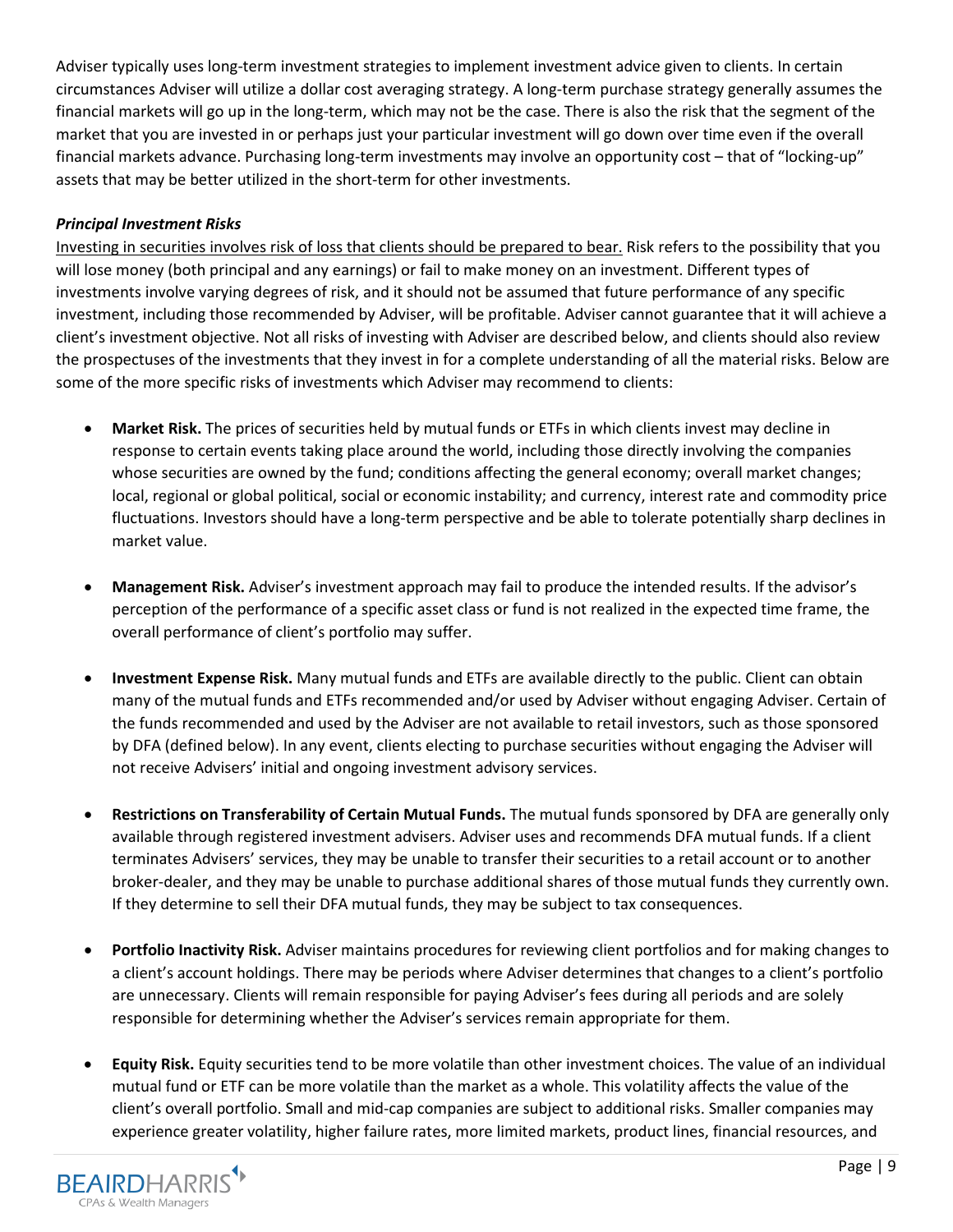less management experience than larger companies. Smaller companies may also have a lower trading volume, which may disproportionately affect their market price, tending to make them fall more in response to selling pressure than is the case with larger companies.

- **Fixed Income Risk.** The issuer of a fixed income security may not be able to make interest and principal payments when due. Generally, the lower the credit rating of a security, the greater the risk that the issuer will default on its obligation. If a rating agency gives a debt security a lower rating, the value of the debt security will decline because investors will demand a higher rate of return. As nominal interest rates rise, the value of fixed income securities held by the Fund is likely to decrease. A nominal interest rate is the sum of a real interest rate and an expected inflation rate.
- **Investment Companies Risk.** When a client invests in open end mutual funds or ETFs, the client indirectly bears its proportionate share of any fees and expenses payable directly to those funds. Therefore, the client will incur higher expenses, many of which may be duplicative. In addition, the client's overall portfolio may be affected by losses of an underlying fund and the level of risk arising from the investment practices of an underlying fund (such as the use of derivatives). ETFs are also subject to the following risks: (i) an ETF's shares may trade at a market price that is above or below their net asset value; (ii) the ETF may employ an investment strategy that utilizes high leverage ratios; or (iii) trading of an ETF's shares may be halted if the listing exchange's officials deem such action appropriate, the shares are de-listed from the exchange, or the activation of market-wide "circuit breakers" (which are tied to large decreases in stock prices) halts stock trading generally. Adviser has no control over the risks taken by the underlying funds in which client invests.
- **Real Estate Investment Trust Risk.** To the extent that a client invests in REITs, it is subject to risks generally associated with investing in real estate, such as (i) possible declines in the value of real estate, (ii) adverse general and local economic conditions, (iii) possible lack of availability of mortgage funds, (iv) changes in interest rates, and (v) environmental problems. In addition, REITs are subject to certain other risks related specifically to their structure and focus such as: dependency upon management skills; limited diversification; the risks of locating and managing financing for projects; heavy cash flow dependency; possible default by borrowers; the costs and losses of self-liquidation of one or more holdings; the possibility of failing to maintain exemptions from securities registration; and, in many cases, relatively small market capitalization, which may result in less market liquidity and greater price volatility.
- **Interval Fund Repurchase Offers Risk.** The Adviser may recommend or purchase interval funds. Subject to applicable law, one or more of these funds may place limitations on the percentage of outstanding shares that may be repurchased in each period. If a repurchase offer is oversubscribed, the fund will repurchase the shares tendered on a pro rata basis, and shareholders will have to wait until the next repurchase offer to make another repurchase request. As a result, shareholders may be unable to liquidate all, or a given percentage, of their investment in the fund during a repurchase offer. Some shareholders, in anticipation of proration, may tender more shares than they wish to have repurchased in a quarter, thereby increasing the likelihood that proration will occur. A shareholder may be subject to market and other risks, and the net asset value of shares tendered in a repurchase offer may decline between the repurchase request deadline and the date on which the net asset value for tendered shares is determined. In addition, the repurchase of shares by the fund may be a taxable event to shareholders.
- **Derivatives Risk.** Mutual funds and ETFs in a client's portfolio may use derivative instruments. The value of these derivative instruments derives from the value of an underlying asset, currency or index. Investments in such mutual funds and ETFs may involve the risk that the value of the fund's derivatives may rise or fall more rapidly than other investments, and the risk that the mutual fund or ETF may lose more than the amount that it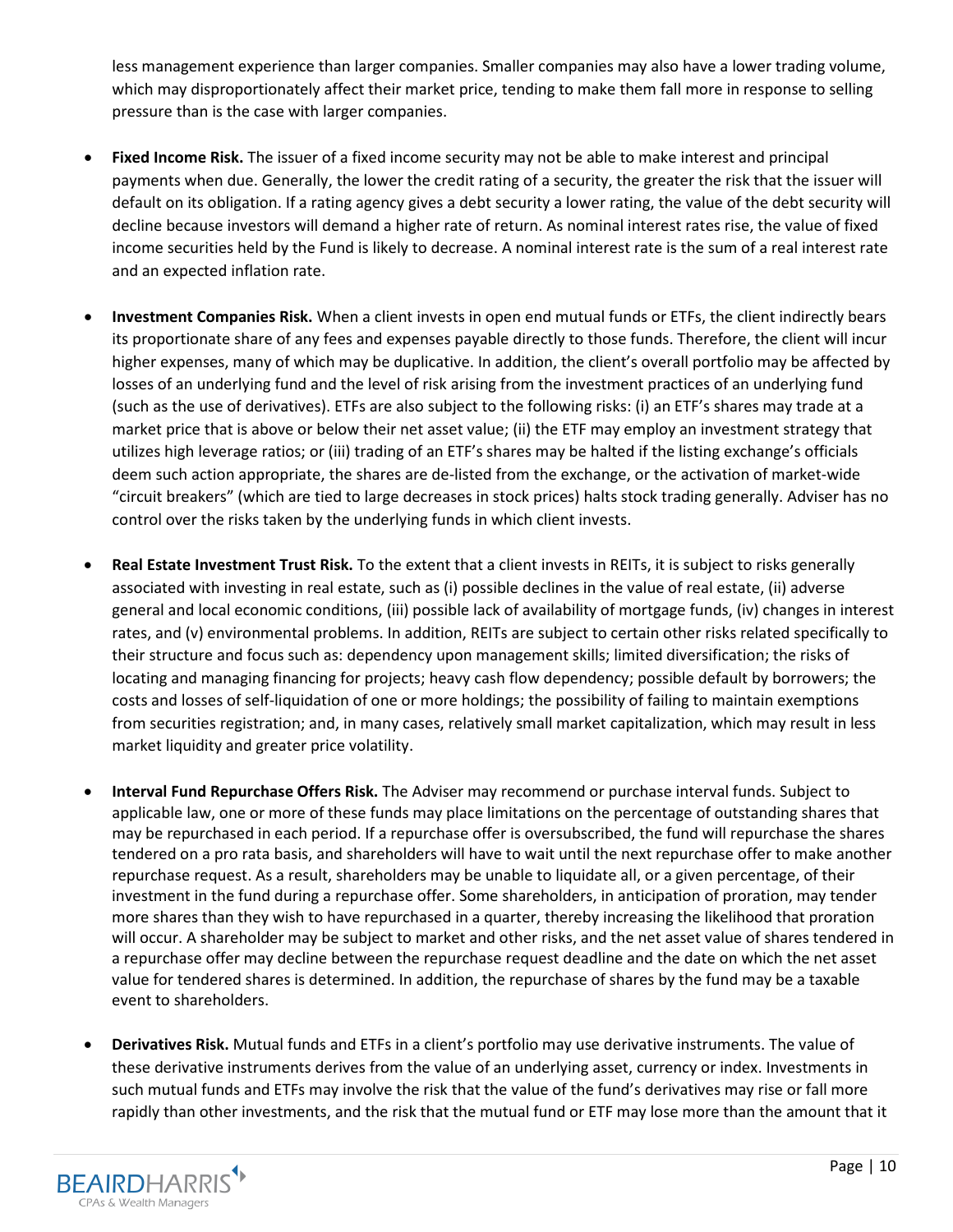invested in the derivative instrument in the first place. Derivative instruments also involve the risk that other parties to the derivative contract may fail to meet their obligations, which could cause losses.

- **Inverse/Enhanced Market Risk.** Adviser may utilize long and short mutual funds and/or ETFs that are designed to perform in either an: (1) inverse relationship to certain market indices as an investment strategy and/or for the purpose of hedging against downside market risk; and (2) enhanced relationship to certain market indices as an investment strategy and/or for the purpose of increasing gains in an advancing market. There can be no assurance that any such strategy will prove profitable or successful.
- **Foreign Securities Risk.** Mutual funds and ETFs in a client's portfolio may invest in foreign securities. Foreign securities are subject to additional risks not typically associated with investments in domestic securities. These risks may include, among others, currency risk, country risks (political, diplomatic, regional conflicts, terrorism, war, social and economic instability, currency devaluations and policies that have the effect of limiting or restricting foreign investment or the movement of assets), different trading practices, less government supervision, less stringent accounting standards, less publicly available information, limited trading markets and greater volatility. To the extent that underlying funds invest in issuers located in emerging markets, the risk may be heightened by political changes, changes in taxation, or currency controls that could adversely affect the values of these investments. Emerging markets have been more volatile than the markets of developed countries with more mature economies.

### <span id="page-10-0"></span>**Item 9 – Disciplinary Information**

Adviser has no material legal or disciplinary events to report.

### <span id="page-10-1"></span>**Item 10 – Other Financial Industry Activities and Affiliations**

The principal executive officer, Patrick C. Beaird, and other employees of Adviser are also employees of Beaird Harris, PLLC, an accounting firm. All overhead and salary expenses are shared with Beaird Harris, PLLC. The Adviser reimburses Beaird Harris, PLLC for all direct expenses incurred on behalf of Adviser as well as an agreed amount for indirect expenses, such as salaries, rent, supplies, and other costs. Advisory clients in need of accounting services may be referred to Beaird Harris, PLLC, for which they would pay separate and typical compensation. Similarly, accounting clients may be referred to Adviser for investment advisory services. Adviser does not compensate Beaird Harris, PLLC in exchange for client referrals. However, Beaird Harris, PLLC maintains an ownership interest in the Adviser. These referral arrangements and commonality of ownership present conflicts of interest when the recommendations would result in the receipt of additional compensation by either entity. Common employees of both Adviser and Beaird Harris, PLLC that have an ownership interest have a further conflict of interest, if their recommendations would result in increases to their individual compensation. We mitigate this conflict of interest by disclosing it to clients and reminding them that no client is obligated to use Beaird Harris, PLLC for accounting services.

While not a part of this person's principal business, Donald B. Harris is also an officer and director of IPC National Charitable Foundation, a public charity, which oversees the operations of several entities formed for charitable purposes. A conflict of interest is presented when Adviser's representative recommends the services of IPC National Charitable Foundation to Adviser's clients seeking to implement charitable planning strategies. Adviser's principal may also recommend Beaird Harris, PLLC to provide accounting services to IPC and/or the underlying charitable entities which it oversees, which also presents conflicts of interest. We mitigate this conflict of interest by disclosing it to clients and reminding them that no client is obligated to use IPC's services.

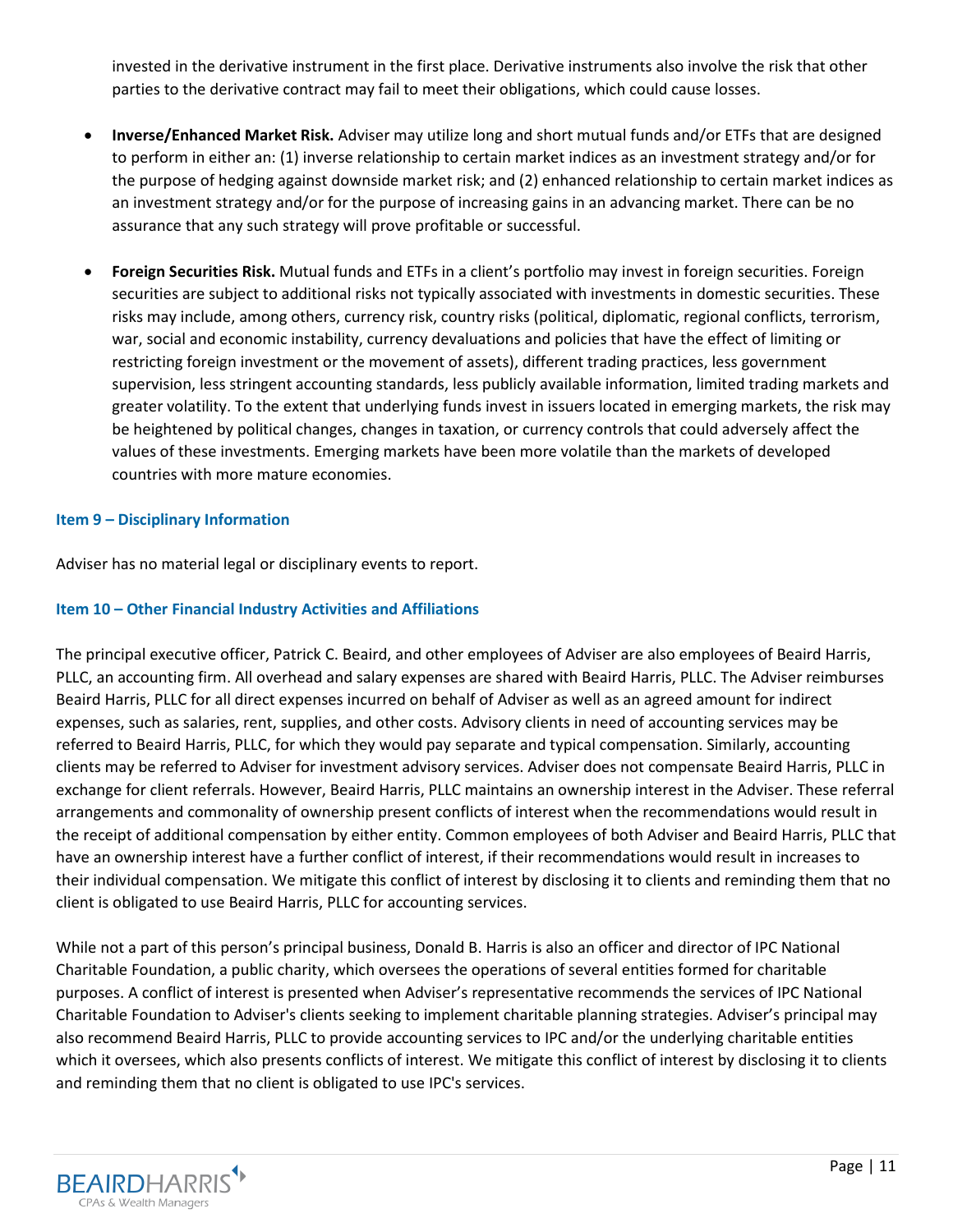Adviser is a member, along with several other registered investment advisers, of Zero Alpha Group, L.L.C. ("ZAG"). Patrick C. Beaird, serves as Treasurer of ZAG. ZAG members are geographically diverse, and their executives meet regularly to share investment information, strategic and marketing plans and research related to Modern Portfolio Theory and passive investment management techniques. ZAG has also negotiated and can continue to negotiate with mutual fund companies and broker-dealers in an effort to obtain lower cost investment services on behalf of the members' respective clients. The members of ZAG are committed to structured, tax-managed investment strategies.

Patrick C. Beaird, in his individual capacity, is a member (less than 1%) and Board member of Savant Wealth Management ("Savant"), an SEC registered investment adviser and a member firm of ZAG. Mr. Beaird does not have any business relationship with Savant relating to Adviser's investment advisory operation other than his ownership and service on the Savant Board.

Patrick C. Beaird is the Immediate Past Chair of the Board of Directors and serves on theExecutive Committee for The Association of Former Students with his alma mater, Texas A&M University. The University requires all directors and Executive Committee members to adhere to very strict no conflict of interest policies and nondisclosure agreements. Adviser's principal's involvement with the Board and the Executive Committee are voluntary and is not a part of his primary business.

# <span id="page-11-0"></span>**Item 11 – Code of Ethics, Interest in Client Transactions and Personal Trading**

# *Code of Ethics*

Adviser strives to maintain a responsible and ethical way of conducting business. All employees are bound to abide by the ethics standards set forth in our policy and handbook, adopted pursuant to the Investment Advisers Act of 1940. Employees are responsible for reporting their personal securities transactions quarterly and reviewing the Code of Ethics at least annually. A copy of the Code of Ethics is available to all clients upon request.

Employees of Adviser who have obtained the Certified Financial Planner (CFP®) designation are bound by the CFP Board's *Standards of Professional Conduct*, which outline ethical and practice standards for CFP® professionals. Employees of Adviser who are a licensed Certified Public Accountant (CPA) are bound by the American Institute of Certified Public Accountants' *Code of Professional Conduct*. On behalf of Adviser, only our employees with a CFP® or CPA designation and bachelor's degree in relative fields are authorized to give advice to clients.

# *Participation or Interest in Client Transactions*

Adviser does not currently recommend investments to clients in which Adviser or any of its principals have a material financial interest. Before proposing any such investment to a client in the future, Adviser or its related person would be required to disclose any participation or interest in the transaction to the client and to obtain the approval of Adviser's Chief Compliance Officer in advance. However, no person associated with Adviser in this situation would be permitted to subordinate client interests to their own interests.

As described above, Adviser generally recommends open-ended mutual funds and ETFs. Certain Financial Advisors may recommend other investments from time to time or we may entertain investments requested by clients from time to time. Adviser's employees may invest in private investment opportunities that it does not recommend or make available to clients. Some of these private investment opportunities are brought to the employee's attention by a client of the Adviser. An employee's determination to invest in one or more of these private investments is not an endorsement or a recommendations on the suitability of the investment for any client or non-client. The Adviser has no obligation to make these opportunities available for any client, and notwithstanding, generally believes them to be inappropriate for most clients. To mitigate this conflict of interest, Adviser's employees are required to obtain prior authorization from its Chief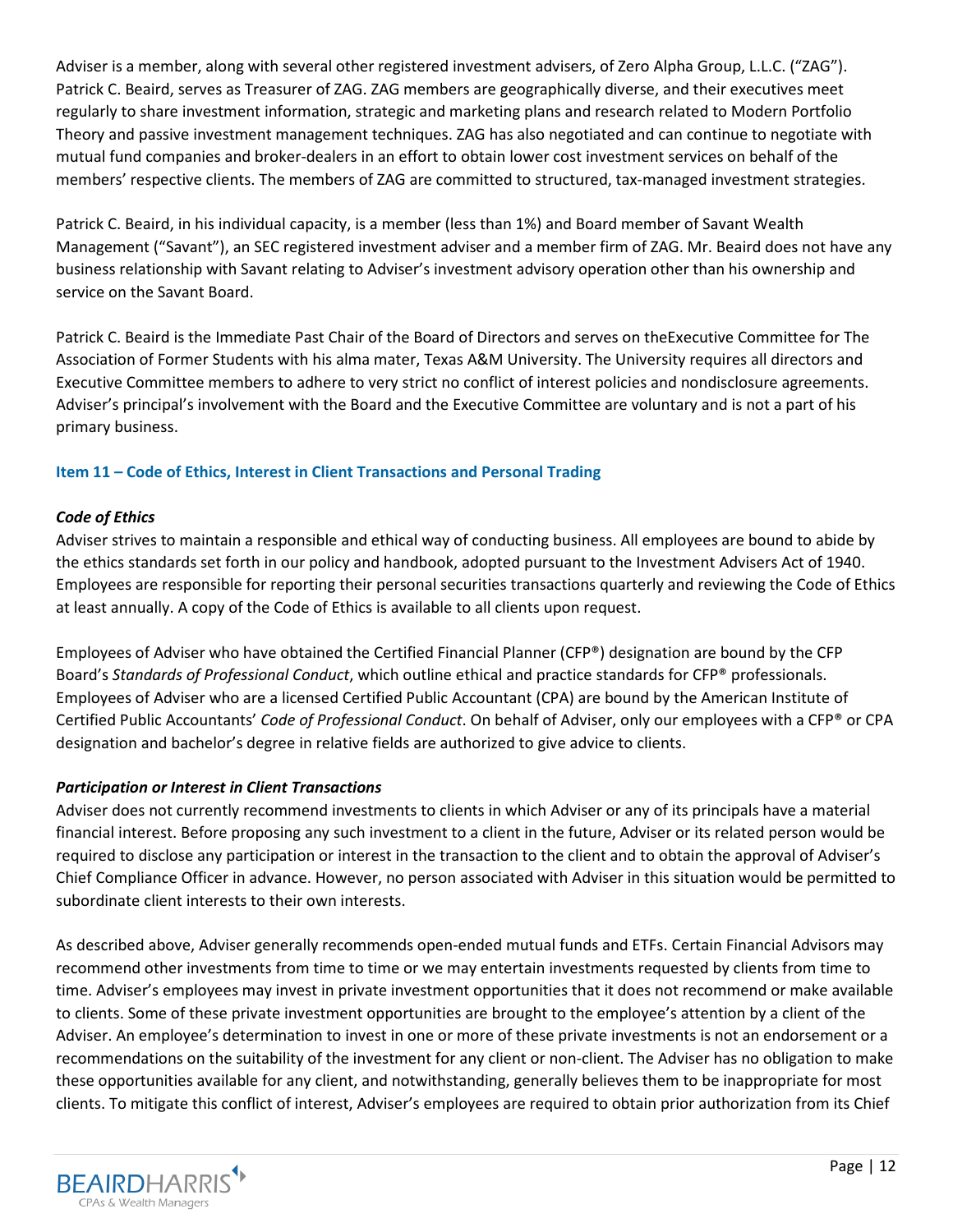Compliance Officer prior to investing in any private investment. To the extent the Chief Compliance Officer wishes to make a private investment, it will be authorized by another partner or member.

## *Personal Trading*

Adviser employees are subject to the firm's Code of Ethics and must report their personal securities transactions to our Chief Compliance Officer for review on a quarterly basis to the extent required under the Investment Advisers Act of 1940. Adviser's investment adviser representatives buy or sell shares of mutual funds and ETFs that they also recommend to clients. The Adviser maintains policies and procedures that are designed to prevent employees from trading in their personal accounts at the expense of clients. Adviser has adopted an Insider Trading Policy that prohibits its investment advisory representatives from trading on material non-public information.

### <span id="page-12-0"></span>**Item 12 – Brokerage Practices**

## *Recommendations of Brokers*

At the client's request, Adviser recommends that clients establish brokerage accounts with the Schwab Institutional division of Charles Schwab & Co., Inc. ("Schwab"), a registered broker-dealer, Member FINRA/SIPC® or Fidelity Investments ("Fidelity") to maintain custody of clients' assets and to effect trades for their accounts. Although Adviser recommends a particular broker, Adviser does not have discretion to select brokers without the client's consent and approval. When Adviser recommends a brokerage firm, Adviser considers the following factors: financial strength, reputation, execution capability and reliability of the software the broker-dealer provides to Adviser, quality and clarity of the broker-dealer's statements to clients, financial responsibility of the broker-dealer, the broker-dealer's responsiveness to Adviser and commission and transaction fees paid by the client.

## *Best Execution*

Although the commission and transaction fees paid by the client shall comply with Adviser's duty to seek best execution, a client may pay a commission higher than another broker-dealer might charge to effect the same transaction. Best execution does not mandate the lowest possible cost, but whether the transaction represents the best qualitative execution taking into consideration the full range of broker-dealer services including products, research, technology and responsiveness. Accordingly, Adviser will seek competitive rates, while it may not represent the lowest possible rate. Adviser has evaluated the full range of brokerage services offered by Schwab and Fidelity and considers them to have reliable execution capabilities, compared to other comparable brokers.

If a client wishes to direct Adviser to use a particular broker-dealer, other than Schwab or Fidelity, to execute trades for the client's account, the client should be aware that best execution may not be achieved, and the client may pay more in commissions than Adviser's other clients pay. Adviser will decline to direct trades to a particular broker-dealer if Adviser believes the use of such broker-dealer would impair Adviser's ability to advise its clients.

The broker-dealer or custodian, not Adviser, determines the commission rate and fees charged to clients. The brokerdealers generally do not charge separately for custody but are compensated by account holders through commissions or other transaction-related fees for securities trades that are executed through them or that settle into their accounts. These commissions and transaction fees are in addition to Adviser's investment advisory fees.

# *Non-Soft Dollar Research and Additional Benefits*

Adviser does not enter into so-called "soft dollar arrangements," which occurs when the custodian provides Adviser monetary credit from transaction fees earned by the custodian, which are then used to purchase certain investmentrelated products on behalf of Adviser.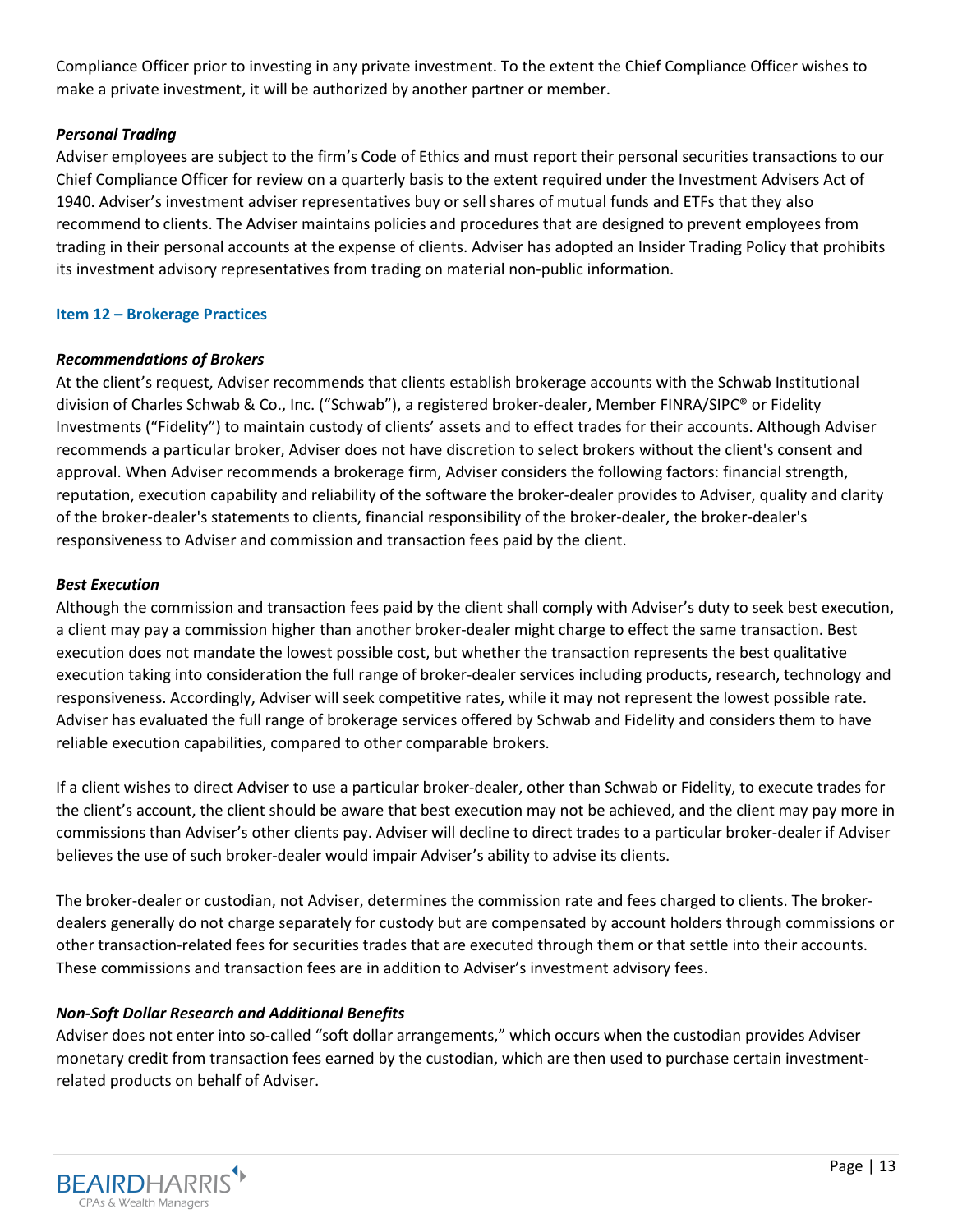Adviser's recommendation that clients maintain their assets in accounts at a particular broker-dealer will be based in part on the benefit to Adviser of the availability of some of the following products and services and not solely on the nature, cost or quality of custody and brokerage services provided by the broker-dealer, which presents conflicts of interest.

Although not a material consideration when determining whether to recommend that a client utilize the services of a particular broker-dealer/custodian, Adviser receives from Schwab and Fidelity (or could receive from other brokerdealer/custodians, unaffiliated investment managers, vendors, investment platforms, and/or product/fund sponsors) free (or at a discount) support services or products, certain of which assist Adviser to better monitor and service client accounts maintained at such institutions. The support services that Adviser receives can include: investment-related research, pricing information and market data, software and other technology that provide access to client account data, compliance or practice management-related publications, discounted or free consulting services, discounted or free travel and attendance at conferences, meetings, and other educational and/or social events (which can also include transportation and lodging), marketing support, computer hardware and software or other products used by Adviser in furtherance of its investment advisory business operations. As referenced above, certain of the support services and/or products that Adviser can receive may assist Adviser in managing and administering client accounts. Others do not directly provide such assistance, but rather assist Adviser to manage and further develop its business enterprise. The receipt of these support services and products present conflicts of interest, because Adviser has the incentive to recommend that clients utilize Schwab and Fidelity as a broker-dealer/custodian based upon its interest in continuing to receive the above-described support services and products, rather than based on a client's particular need. However, Adviser's clients do not pay more for investment transactions effected and/or assets maintained at Schwab and Fidelity as a result of these arrangements. There is no corresponding commitment made by Adviser to Schwab, Fidelity, or any other entity to invest any specific amount or percentage of client assets in any specific mutual funds, securities or other investment products as a result of the above arrangements.

# *Directed Brokerage*

Adviser recommends that its clients utilize the brokerage and custodial services provided by ether Schwab or Fidelity. Adviser does not generally accept directed brokerage arrangements (when a client requires that account transactions be effected through a specific broker-dealer).

# *Order Aggregation*

<span id="page-13-0"></span>Transactions for each client account generally will be effected independently. If the Adviser determines to purchase or sell the same securities for several clients at approximately the same time, it may (but is not obligated to) aggregate orders.

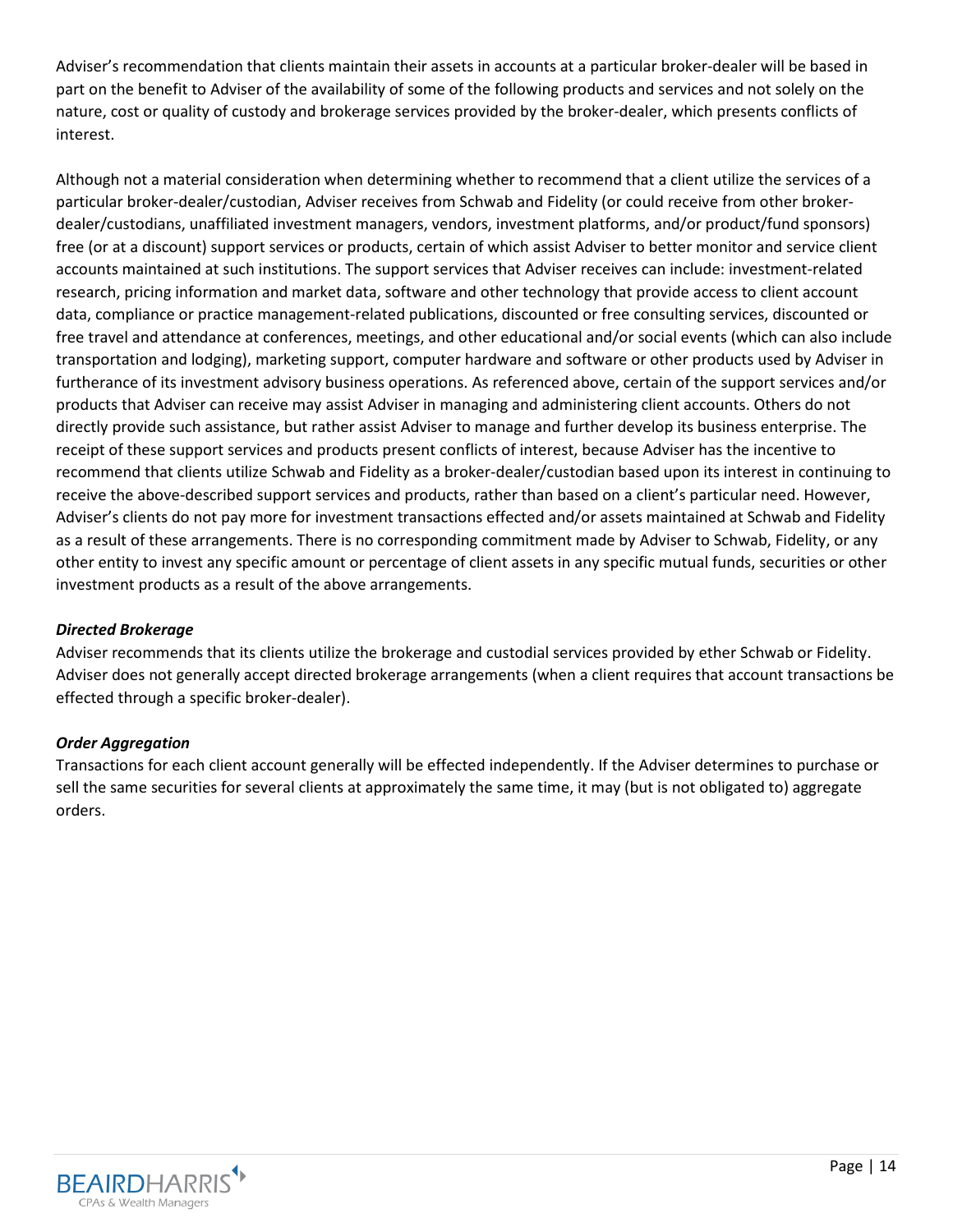#### **Item 13 – Review of Accounts**

#### *Reviews*

- **Investment Advisory Services:** Client accounts will typically be reviewed at least quarterly. Accounts will be reviewed by Adviser's Financial Advisors. Review may be triggered by material market, economic or political events, or by changes in the client's financial situation. The Adviser also relies on software that examines clients' accounts on an ongoing basis to determine whether the account needs further attention. These reviews examine the amount of cash in the client's account and the portfolio's drift from their recommended holdings. Based on these reviews, the Adviser may recommend or use its discretion to make changes to a client's portfolio.
- **Financial Planning:** Clients may arrange for a review of their plans at any time. Plans will be reviewed by the President, Vice President, Financial Advisor and/or Certified Financial Planner™ Professional. Clients are encouraged to revisit their financial plans annually.

#### *Reports*

**Investment Advisory Services:** Clients will receive at least quarterly statements from a third party custodian. In addition, the client can access their performance data and various reporting via secure Client Portal.

#### <span id="page-14-0"></span>**Item 14 – Client Referrals and Other Compensation**

#### *Referrals of Other Professionals*

The principal executive officers and other employees of Adviser are also employees of Beaird Harris, PLLC. Advisory clients in need of accounting services may be referred to Beaird Harris, PLLC. No client is obligated to use this firm for accounting services. Accounting services are provided for separate and typical compensation. Beaird Harris, PLLC does not compensate Adviser for client referrals. Clients and prospective clients should review Item 10 above for more information about this relationship.

Adviser may provide advice regarding non-investment related matters, such as estate, tax, and insurance planning. Adviser does not serve as an attorney, accountant, or insurance agent, and no portion of Adviser's services should be construed as such. To the extent requested by a client, Adviser recommends the services of other professionals for certain non-investment implementation purposes (e.g., attorneys, accountants, insurance agents), including our affiliated CPA firm, Beaird Harris, PLLC. The client is under no obligation to engage the services of any recommended professional. The client retains absolute discretion over all implementation decisions and is free to accept or reject any recommendation from Adviser. The Adviser should not be responsible for the services provided by any engaged professional.

#### *Other Compensation*

Adviser is a fee-only financial planning and independent advisory firm. Adviser does not receive commissions, service fees, 12b-1 fees or other compensation as a result of our recommendations or advice to a client.

#### <span id="page-14-1"></span>**Item 15 – Custody**

Adviser does not maintain physical custody of client funds or securities. Clients will receive quarterly account statements from their custodian and should review their account statements carefully. Performance reports are made avaialble through our client portal at any time. Clients are urged to compare Adviser performance reports with custodial statements and to promptly report any issues. The account custodian does not verify the accuracy of Adviser's advisory